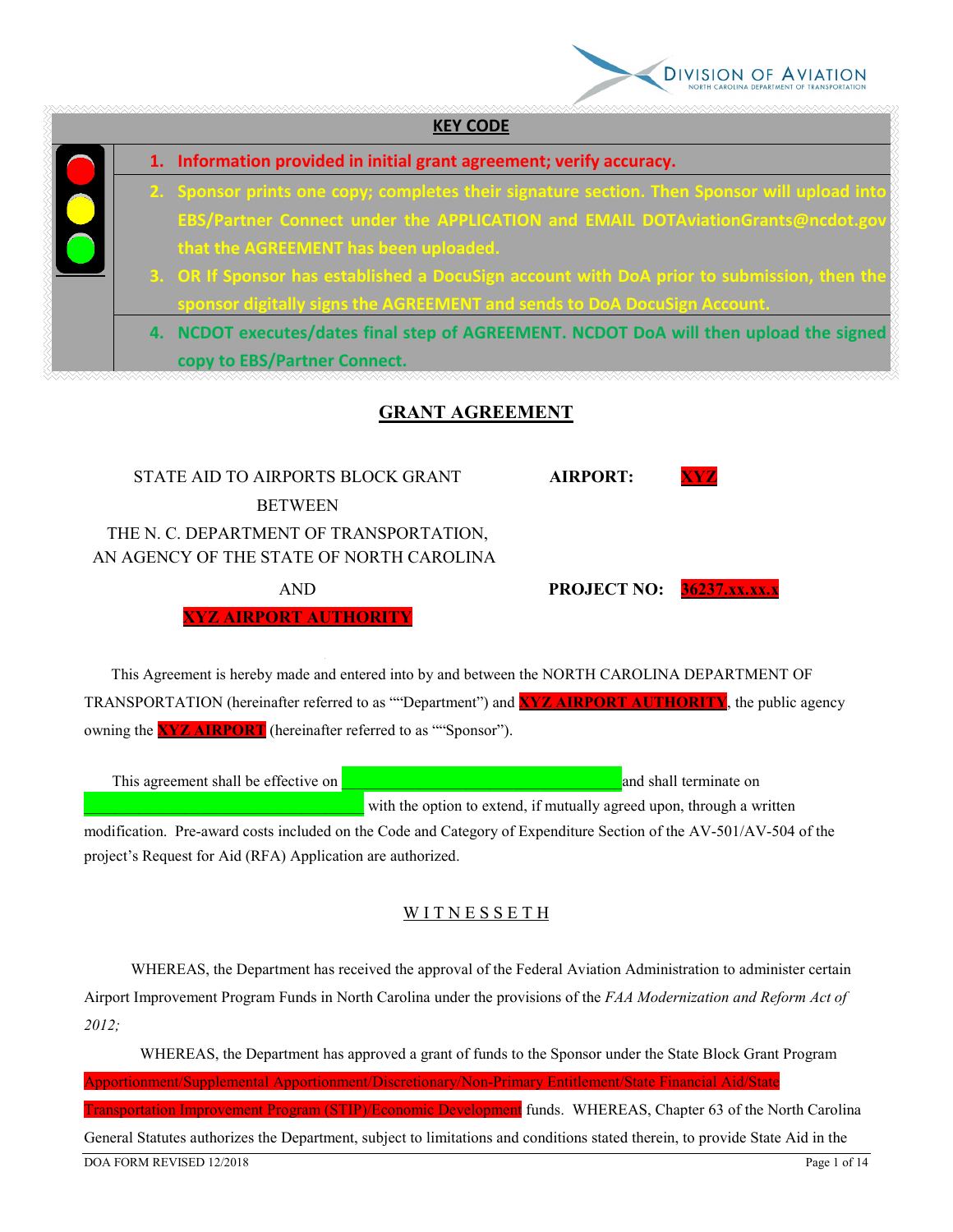forms of loans and grants to cities, counties and public airport authorities of North Carolina for the purpose of planning, acquiring and improving municipal, county and other publicly-owned or publicly controlled airport facilities, and to authorize related programs of aviation safety, education, promotion and long-range planning; and

 WHEREAS, the Sponsor has made a formal application dated **\_\_\_\_\_\_\_\_\_** *(insert month, day and year)* to the Division of Aviation ("Division") for Apportionment/Supplemental Apportionment/Discretionary/Non-Primary Entitlement/State Financial Aid/State Transportation Improvement Program (STIP)/Economic Development funds for the **XYZ AIRPORT**; and

WHEREAS, a grant in the amount of **\$XXX,XXX**, as allocated on the attached cover letter (if applicable), not to exceed **XX percent** of the final, eligible project costs of **\$XXX,XXX** subject to the conditions and limitations herein; and

WHEREAS, the **Apportionment/Supplemental Apportionment/Discretionary/Non-Primary Entitlement/State Financia** Aid/State Transportation Improvement Program (STIP)/Economic Development funds will be used for the following approved project:

# **PROJECT DESCRIPTION**

WHEREAS, pursuant to NC GS 63-68 (2), using **XX** percent (XX%) of state funding the Division may, in its discretion, conduct safety projects or programs to improve the safety and planning of the air transportation system.

NOW THEREFORE, the Sponsor and the Division of Aviation ("Division") do mutually hereby agree as follows:

 1) Work performed under this Agreement shall conform to the approved project description. Any amendments to or modification of the scope and terms of this Agreement shall be in the form of a modified grant mutually executed by the Sponsor and the Division, except that an extension of time and/or a reallocation of funds within the approved budget may be granted by the Division by written notice to the Sponsor. Any changes to the scope, amount, or fees with this grant agreement without first consulting your Airport Project Manager could be found ineligible.

 2) The Sponsor agrees to comply and assures the compliance by each of its third-party contractors and subrecipients at any tier, with the provisions of G.S. § 143-59.2, "Certain vendors prohibited from contracting with State." G.S. § 133-32 and Executive Order 024 prohibit the offer to, or acceptance by, any State Employee of any gift from anyone with a contract with the State, or from any person seeking to do business with the State. By execution of any response in this Agreement, you attest, for your entire organization and its employees or agents that you are not aware that any such gift has been offered, accepted or promised by any employees of your organization. This prohibition covers those vendors and contractors who:

- (1) have a contract with a governmental agency; or
- (2) have performed under such a contract within the past year; or
- (3) anticipate bidding on such a contract in the future.

 3) The Sponsor certifies that it has adhered to all applicable laws, regulations, and procedures in the application for and the Sponsor's approval of the Agreement.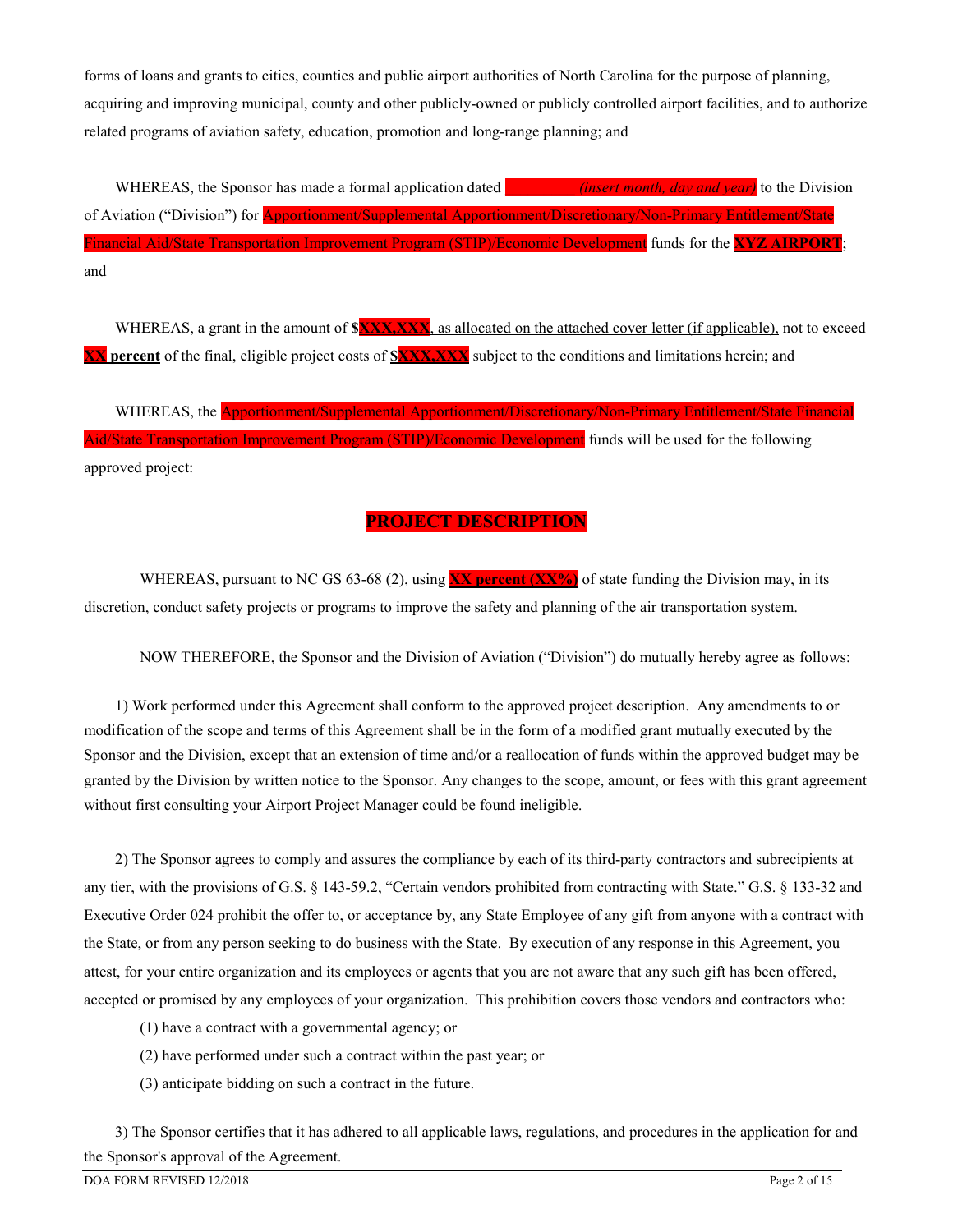4) The Sponsor agrees to comply with the "Sponsor's Assurances" contained as a part of this Agreement. The Sponsor shall be liable to the Department for the return of all grant monies received in the event of a material breach of the Sponsor's Assurances or this Agreement.

 5) The Sponsor agrees to adhere to the standards and procedures contained in the *North Carolina Airports Program Guidance Handbook* and the *Federal Assurances and Certifications*.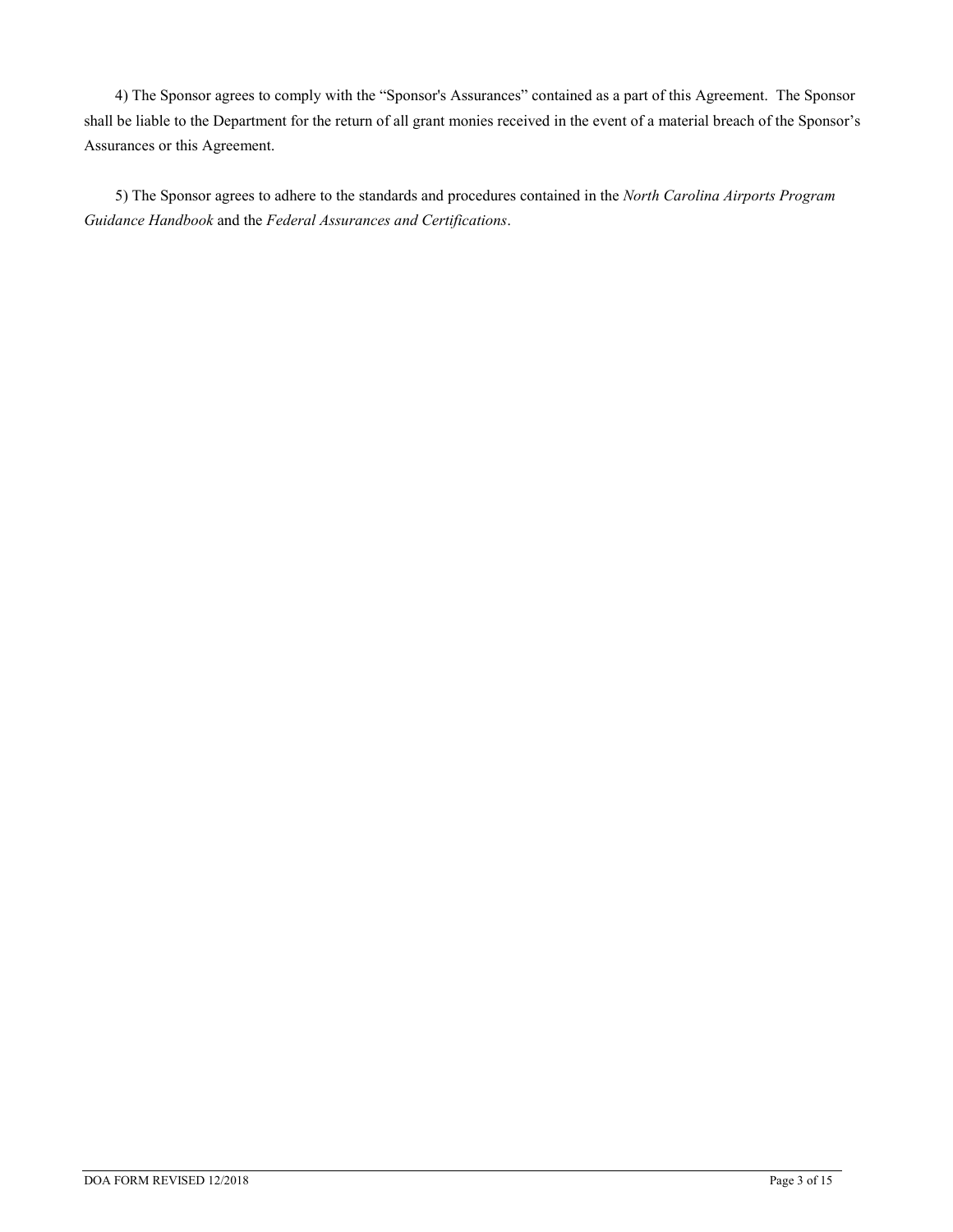### **APPENDIX A6.4.1 TITLE VI CLAUSES FOR COMPLIANCE WITH NONDISCRIMINATION REQUIREMENTS**

During the performance of this contract, the contractor, for itself, its assignees, and successors in interest (hereinafter referred to as the "contractor") agrees as follows:

- 1. **Compliance with Regulations**: The contractor (hereinafter includes consultants) will comply with the Title VI List of Pertinent Nondiscrimination Acts and Authorities, as they may be amended from time to time, which are herein incorporated by reference and made a part of this contract.
- 2. **Nondiscrimination**: The contractor, with regard to the work performed by it during the contract, will not discriminate on the grounds of race, color, or national origin in the selection and retention of subcontractors, including procurements of materials and leases of equipment. The Contractor will not participate directly or indirectly in the discrimination prohibited by the Nondiscrimination Acts and Authorities, including employment practices when the contract covers any activity, project, or program set forth in Appendix B of 49 CFR Part 21.
- 3. **Solicitations for Subcontracts, Including Procurements of Materials and Equipment**: In all solicitations, either by competitive bidding, or negotiation made by the contractor for work to be performed under a subcontract, including procurements of materials, or leases of equipment, each potential subcontractor or supplier will be notified by the contractor of the contractor's obligations under this contract and the Nondiscrimination Acts and Authorities on the grounds of race, color, or national origin.
- 4. **Information and Reports**: The contractor will provide all information and reports required by the Acts, the Regulations, and directives issued pursuant thereto and will permit access to its books, records, accounts, other sources of information, and its facilities as may be determined by the sponsor or the Federal Aviation Administration to be pertinent to ascertain compliance with such Nondiscrimination Acts and Authorities and instructions. Where any information required of a contractor is in the exclusive possession of another who fails or refuses to furnish the information, the Contractor will so certify to the sponsor or the Federal Aviation Administration, as appropriate, and will set forth what efforts it has made to obtain the information.
- 5. **Sanctions for Noncompliance**: In the event of a contractor's noncompliance with the Non discrimination provisions of this contract, the sponsor will impose such contract sanctions as it or the Federal Aviation Administration may determine to be appropriate, including, but not limited to:
	- a. Withholding payments to the contractor under the contract until the contractor complies; and/or
	- b. Cancelling, terminating, or suspending a contract, in whole or in part.
- **6. Incorporation of Provisions**: The Contractor will include the provisions of paragraphs one through six in every subcontract, including procurements of materials and leases of equipment, unless exempt by the Acts, the Regulations and directives issued pursuant thereto. The contractor will take action with respect to any subcontract or procurement as the Recipient or the FAA may direct as a means of enforcing such provisions including sanctions for noncompliance. Provided, that if the contractor becomes involved in, or is threatened with litigation by a subcontractor, or supplier because of such direction, the contractor may request the Recipient to enter into any litigation to protect the interests of the Recipient. In addition, the Contractor may request the United States to enter into the litigation to protect the interests of the United States.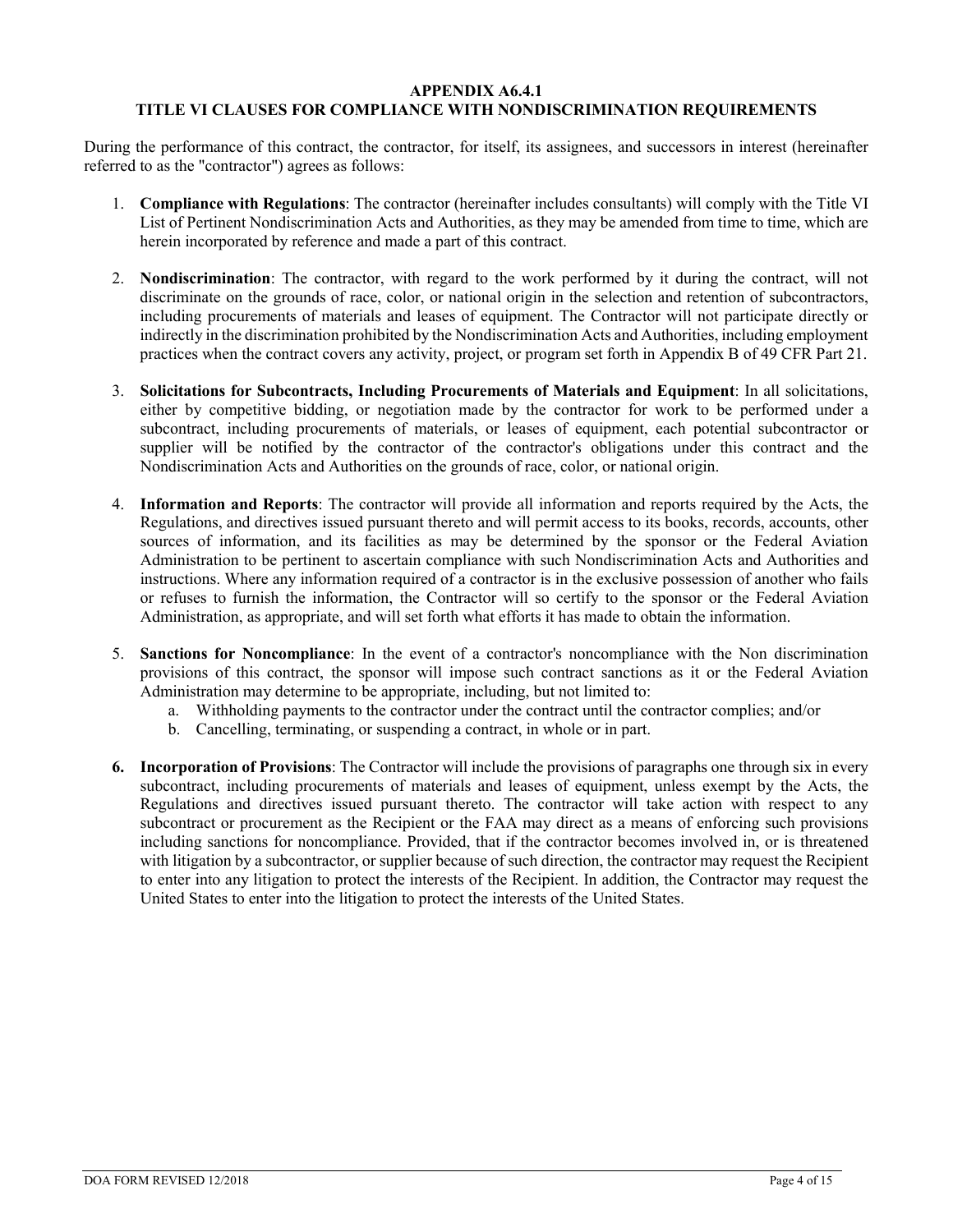#### **APPENDIX A6.4.2 TITLE VI CLAUSES FOR DEEDS TRANSFERRING UNITED STATES PROPERTY**

The following clauses will be included in deeds effecting or recording the transfer of real property, structures, or improvements thereon, or granting interest therein from the United States pursuant to the provisions of the Airport Improvement Program grant assurances.

NOW, THEREFORE, the Federal Aviation Administration as authorized by law and upon the condition that the *North Carolina Department of Transportation (NCDOT)* will accept title to the lands and maintain the project constructed thereon in accordance with the *North Carolina General Assembly*, for the (Airport Improvement Program or other program for which land is transferred), and the policies and procedures prescribed by the Federal Aviation Administration of the U.S. Department of Transportation in accordance and in compliance with all requirements imposed by Title 49, Code of Federal Regulations, U.S. Department of Transportation, Subtitle A, Office of the Secretary, Part 21, Nondiscrimination in Federally-assisted programs of the U.S Department of Transportation pertaining to and effectuating the provisions of Title VI of the Civil Rights Act of 1964 (78 Stat. 252; 42 U.S.C. § 2000d to 2000d-4), does hereby remise, release, quitclaim and convey unto the *NCDOT* all the right, title and interest of the U.S. Department of Transportation/Federal Aviation Administration in and to said lands described in **(Exhibit A attached hereto or other exhibit describing the transferred property**) and made a part hereof.

# **(HABENDUM CLAUSE)**

**TO HAVE AND TO HOLD** said lands and interests therein unto the *North Carolina Department of Transportation (NCDOT)* and its successors forever, subject, however, to the covenants, conditions, restrictions and reservations herein contained as follows, which will remain in effect for the period during which the real property or structures are used for a purpose for which Federal financial assistance is extended or for another purpose involving the provision of similar services or benefits and will be binding on the *NCDOT*, its successors and assigns.

The *NCDOT*, in consideration of the conveyance of said lands and interests in lands, does hereby covenant and agree as a covenant running with the land for itself, its successors and assigns, that (1) no person will on the grounds of race, color, or national origin, be excluded from participation in, be denied the benefits of, or be otherwise subjected to discrimination with regard to any facility located wholly or in part on, over, or under such lands hereby conveyed [,] [and]<sup>\*</sup> (2) that the *NCDOT* will use the lands and interests in lands and interests in lands so conveyed, in compliance with all requirements imposed by or pursuant to Title 49, Code of Federal Regulations, U.S. Department of Transportation, Subtitle A, Office of the Secretary, Part 21, Nondiscrimination in Federally-assisted programs of the U.S. Department of Transportation, Effectuation of Title VI of the Civil Rights Act of 1964, and as said Regulations and Acts may be amended [, and (3) that in the event of breach of any of the above-mentioned nondiscrimination conditions, the Department will have a right to enter or re-enter said lands and facilities on said land, and that above described land and facilities will thereon revert to and vest in and become the absolute property of the U.S. Department of Transportation and its assigns as such interest existed prior to this instruction].\*

(\*Reverter clause and related language to be used only when it is determined that such a clause is necessary in order to make clear the purpose of Title VI.)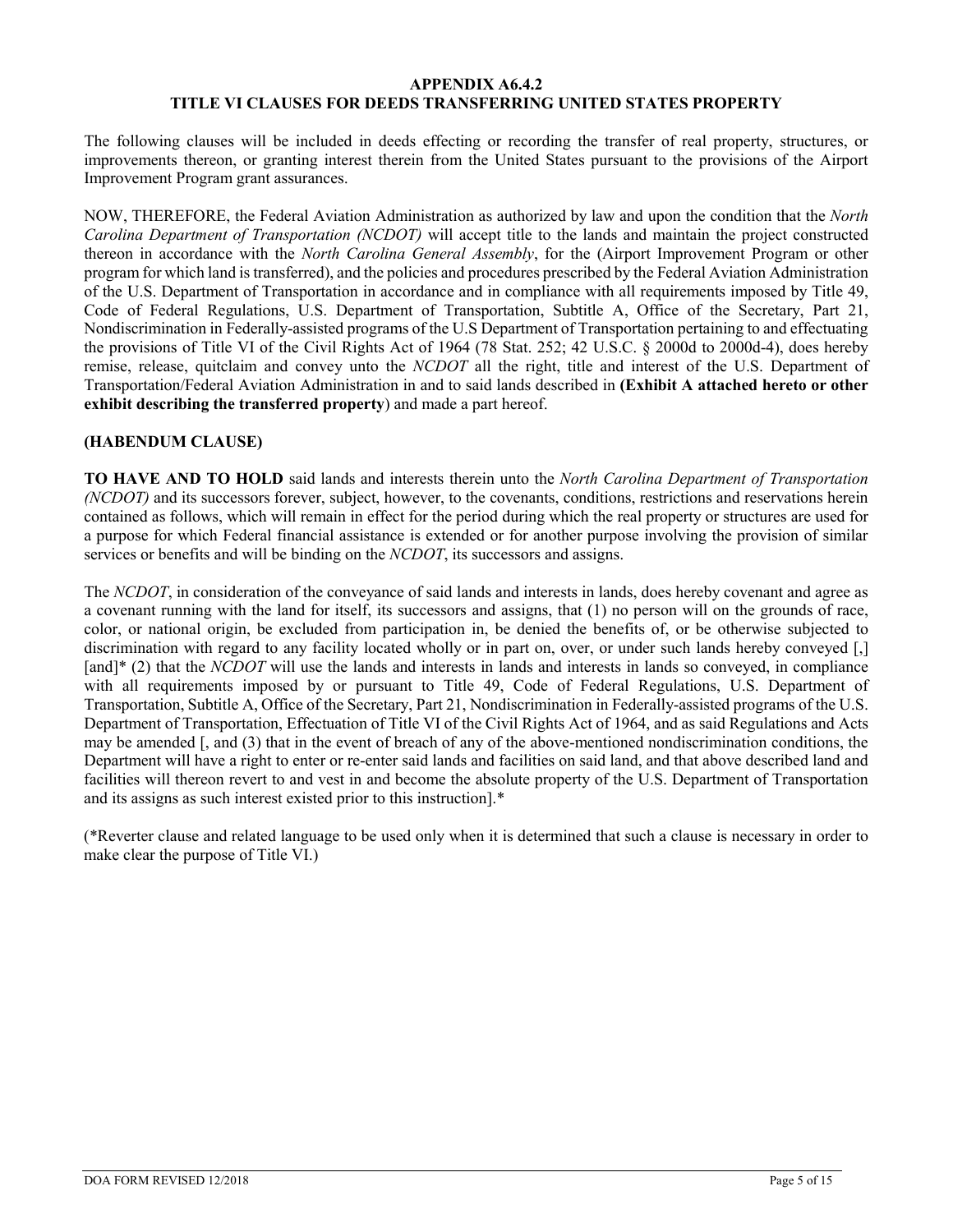### **APPENDIX A6.4.3 TITLE VI CLAUSES FOR TRANSFER OF REAL PROPERTY ACQUIRED OR IMPROVED UNDER THE ACTIVITY, FACILITY, OR PROGRAM**

The following clauses will be included in deeds, licenses, leases, permits, or similar instruments entered into by the *North Carolina Department of Transportation (NCDOT)* pursuant to the provisions of the Airport Improvement Program grant assurances:

A. The (grantee, lessee, permittee, etc. as appropriate) for himself/herself, his/her heirs, personal representatives, successors in interest, and assigns, as a part of the consideration hereof, does hereby covenant and agree [in the case of deeds and leases add "as a covenant running with the land"] that:

In the event facilities are constructed, maintained, or otherwise operated on the property described in this (deed, license, lease, permit, etc.) for a purpose for which a Federal Aviation Administration activity, facility, or program is extended or for another purpose involving the provision of similar services or benefits, the (grantee, licensee, lessee, permittee, etc.) will maintain and operate such facilities and services in compliance with all requirements imposed by the Nondiscrimination Acts and Regulations listed in the Pertinent List of Nondiscrimination Authorities (as may be amended) such that no person on the grounds of race, color, or national origin, will be excluded from participation in, denied the benefits of, or be otherwise subjected to discrimination in the use of said facilities.

- B. With respect to licenses, leases, permits, etc., in the event of breach of any of the above Nondiscrimination covenants, the *NCDOT* will have the right to terminate the (lease, license, permit, etc.) and to enter, re-enter, and repossess said lands and facilities thereon, and hold the same as if the (lease, license, permit, etc.) had never been made or issued.\*
- C. With respect to a deed, in the event of breach of any of the above Nondiscrimination covenants, the *NCDOT* will have the right to enter or re-enter the lands and facilities thereon, and the above described lands and facilities will there upon revert to and vest in and become the absolute property of the *NCDOT* and its assigns.<sup>\*</sup>

(\*Reverter clause and related language to be used only when it is determined that such a clause is necessary to make clear the purpose of Title VI.)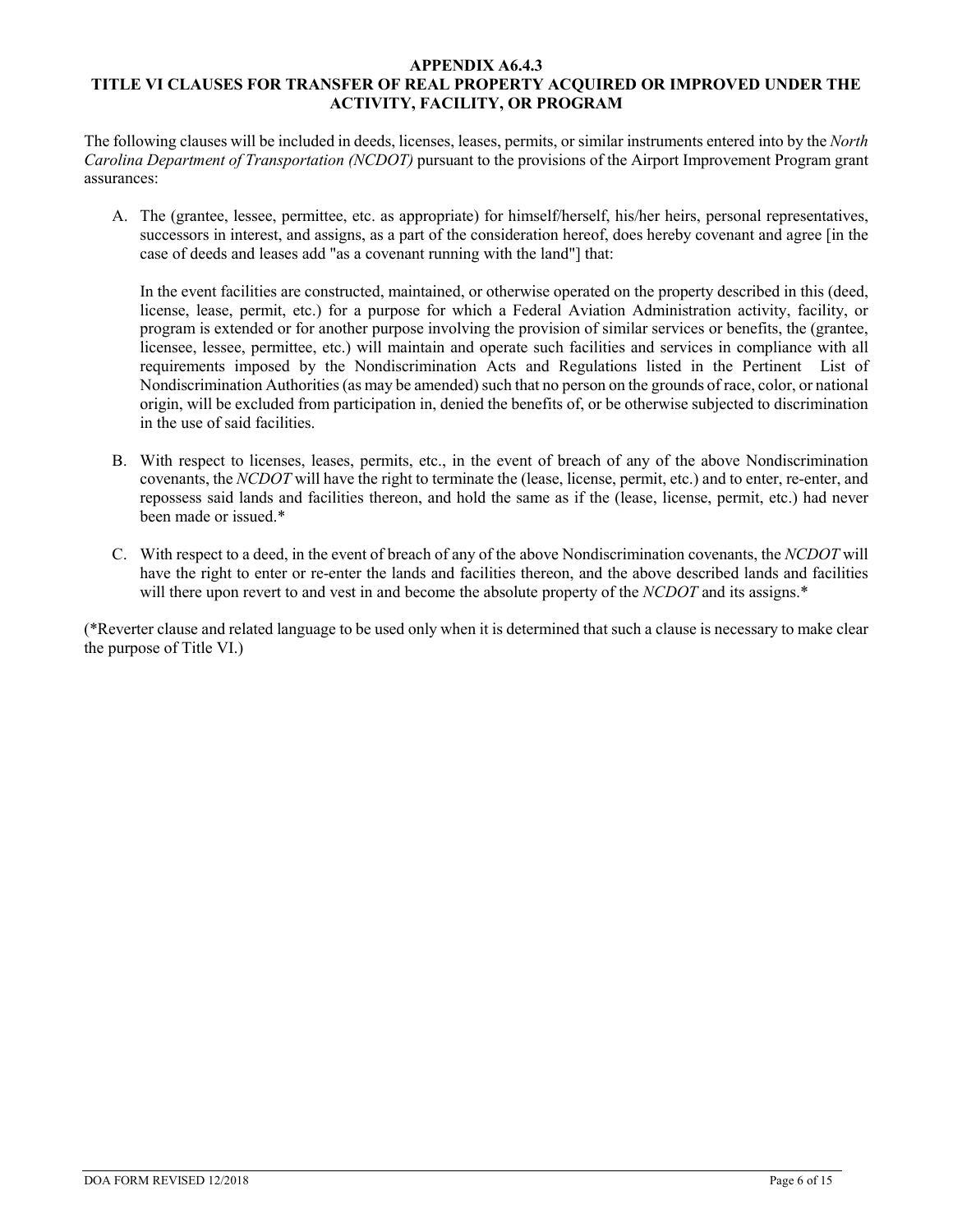### **APPENDIX A6.4.4 TITLE VI CLAUSES FOR CONSTRUCTION/USE/ACCESS TO REAL PROPERTY ACQUIRED UNDER THE ACTIVITY, FACILITY OR PROGRAM**

The following clauses will be included in deeds, licenses, permits, or similar instruments/agreements entered into by the *North Carolina Department of Transportation (NCDOT)* pursuant to the provisions of the Airport Improvement Program grant assurances.

- A. The (grantee, licensee, permittee, etc., as appropriate) for himself/herself, his/her heirs, personal representatives, successors in interest, and assigns, as a part of the consideration hereof, does hereby covenant and agree (in the case of deeds and leases add, "as a covenant running with the land") that (1) no person on the ground of race, color, or national origin, will be excluded from participation in, denied the benefits of, or be otherwise subjected to discrimination in the use of said facilities, (2) that in the construction of any improvements on, over, or under such land, and the furnishing of services thereon, no person on the ground of race, color, or national origin, will be excluded from participation in, denied the benefits of, or otherwise be subjected to discrimination, (3) that the (grantee, licensee, lessee, permittee, etc.) will use the premises in compliance with all other requirements imposed by or pursuant to the List of Discrimination Acts and Authorities.
- B. With respect to (licenses, leases, permits, etc.), in the event of breach of any of the above nondiscrimination covenants, the *NCDOT* will have the right to terminate the (license, permit, etc., as appropriate) and to enter or re-enter and repossess said land and the facilities thereon, and hold the same as if said (license, permit, etc., as appropriate) had never been made or issued.\*
- C. With respect to deeds, in the event of breach of any of the above nondiscrimination covenants, the *NCDOT* will there upon revert to and vest in and become the absolute property of the *NCDOT* and its assigns. \*

(\*Reverter clause and related language to be used only when it is determined that such a clause is necessary to make clear the purpose of Title VI.)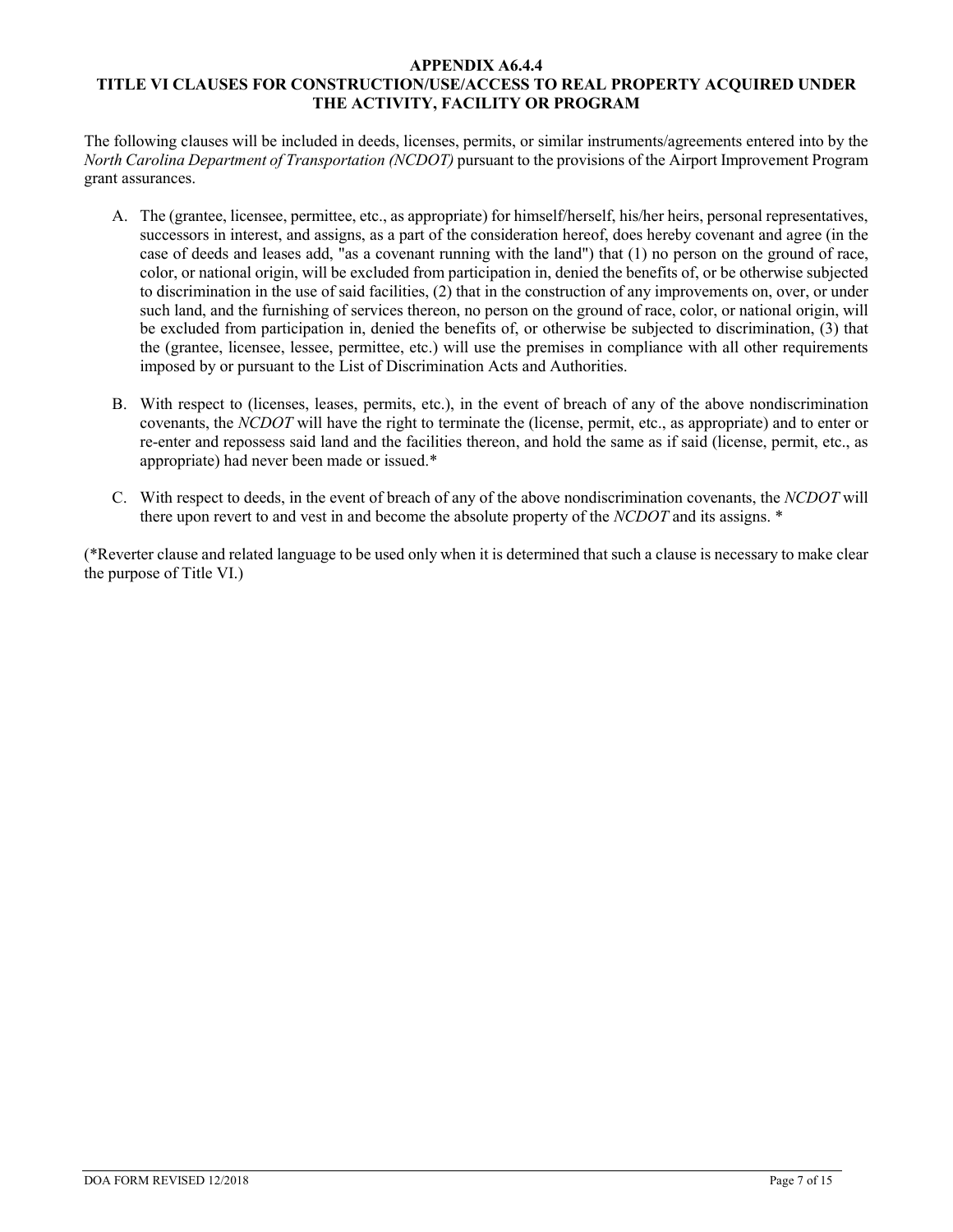### **APPENDIX A6.4.5 TITLE VI LIST OF PERTINENT NONDISCRIMINATION ACTS AND AUTHORITIES**

During the performance of this contract, the Contractor, for itself, its assignees, and successors in interest (hereinafter referred to as the "Contractor") agrees to comply with the following nondiscrimination statutes and authorities; including but not limited to:

# **Pertinent Nondiscrimination Authorities**:

- Title VI of the Civil Rights Act of 1964 (42 U.S.C. § 2000d et seq., 78 stat. 252), (prohibits discrimination on the basis of race, color, national origin);
- 49 CFR part 21 (Non-discrimination in Federally-assisted programs of the Department of Transportation— Effectuation of Title VI of the Civil Rights Act of 1964);
- The Uniform Relocation Assistance and Real Property Acquisition Policies Act of 1970, (42 U.S.C. § 4601), (prohibits unfair treatment of persons displaced or whose property has been acquired because of Federal or Federal-aid programs and projects);
- Section 504 of the Rehabilitation Act of 1973, (29 U.S.C. § 794 et seq.), as amended, (prohibits discrimination on the basis of disability); and 49 CFR Part 27;
- The Age Discrimination Act of 1975, as amended, (42 U.S.C. § 6101 et seq.), (prohibits discrimination on the basis of age);
- Airport and Airway Improvement Act of 1982, (49 USC § 471, Section 47123), as amended, (prohibits discrimination based on race, creed, color, national origin, or sex);
- The Civil Rights Restoration Act of 1987, (PL 100-209), (Broadened the scope, coverage and applicability of Title VI of the Civil Rights Act of 1964, The Age Discrimination Act of 1975 and Section 504 of the Rehabilitation Act of 1973, by expanding the definition of the terms "programs or activities" to include all of the programs or activities of the Federal-aid recipients, sub-recipients and contractors, whether such programs or activities are Federally funded or not);
- Titles II and III of the Americans with Disabilities Act, which prohibit discrimination on the basis of disability in the operation of public entities, public and private transportation systems, places of public accommodation, and certain testing entities (42 U.S.C. §§ 12131-12189) as implemented by Department of Transportation regulations at 49 C.F.R. parts 37 and 38;
- The Federal Aviation Administration's Nondiscrimination statute (49 U.S.C. § 47123) (prohibits discrimination on the basis of race, color, national origin, and sex);
- Executive Order 12898, Federal Actions to Address Environmental Justice in Minority Populations and Low-Income Populations, which ensures Nondiscrimination against minority populations by discouraging programs, policies, and activities with disproportionately high and adverse human health or environmental effects on minority and low-income populations;
- Executive Order 13166, Improving Access to Services for Persons with Limited English Proficiency, and resulting agency guidance, national origin discrimination includes discrimination because of Limited English proficiency (LEP). To ensure compliance with Title VI, you must take reasonable steps to ensure that LEP persons have meaningful access to your programs (70 Fed. Reg. at 74087 to 74100);
- Title IX of the Education Amendments of 1972, as amended, which prohibits you from discriminating because of sex in education programs or activities (20 U.S.C. 1681 et seq).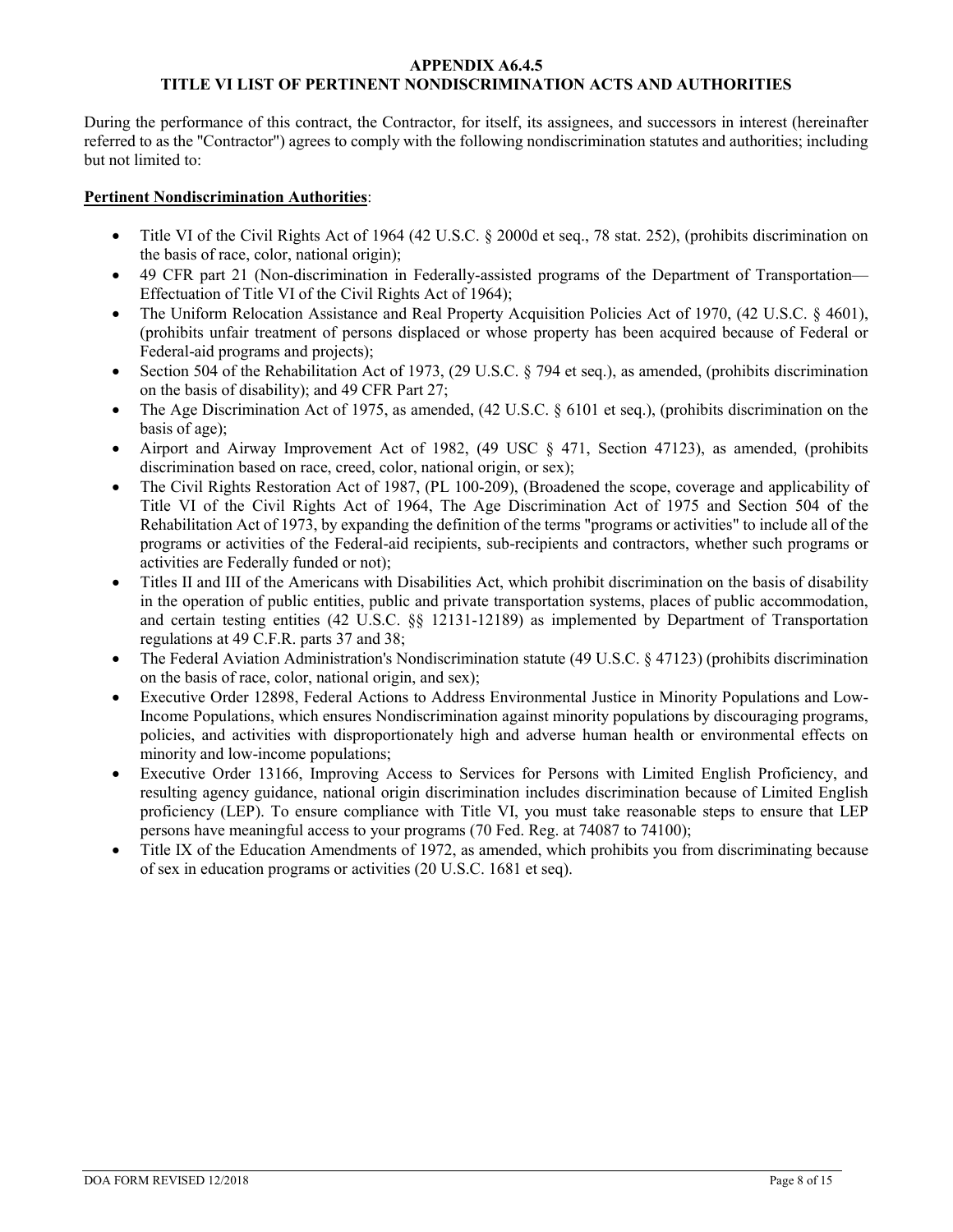THE PARTIES BY LEGALLY BINDING SIGNATURE BELOW HEREBY EXECUTE THIS GRANT AGREEMENT THE DAY AND YEAR FIRST WRITTEN BELOW:

# **NORTH CAROLINA DEPARTMENT OF TRANSPORTATION:**

| BY:<br>(SEAL)                                                                                                                                                                                                                        |
|--------------------------------------------------------------------------------------------------------------------------------------------------------------------------------------------------------------------------------------|
| Deputy Secretary for Multi-Modal Transportation or Designee                                                                                                                                                                          |
| <u> 1989 - An Dùbhlachd ann an Dùbhlachd ann an Dùbhlachd ann an Dùbhlachd ann an Dùbhlachd ann an Dùbhlachd ann </u><br>DATE:                                                                                                       |
|                                                                                                                                                                                                                                      |
|                                                                                                                                                                                                                                      |
| <b>AUTHORIZED SIGNATURE FOR SPONSOR</b>                                                                                                                                                                                              |
| (Approving Authority Board Member or Local Governing Official):                                                                                                                                                                      |
|                                                                                                                                                                                                                                      |
| SIGNED: <b>Example 2019</b> SIGNED:                                                                                                                                                                                                  |
| (SEAL)                                                                                                                                                                                                                               |
| TITLE: <u>2000 - 2000 - 2000 - 2000 - 2000 - 2000 - 2000 - 2000 - 2000 - 2000 - 2000 - 2000 - 2000 - 2000 - 2000 - 2000 - 2000 - 2000 - 2000 - 2000 - 2000 - 2000 - 2000 - 2000 - 2000 - 2000 - 2000 - 2000 - 2000 - 2000 - 2000</u> |
|                                                                                                                                                                                                                                      |
|                                                                                                                                                                                                                                      |
|                                                                                                                                                                                                                                      |
|                                                                                                                                                                                                                                      |
| <b>AUTHORIZED SIGNATURE FOR CO-SPONSOR (if required)</b>                                                                                                                                                                             |
| (Approving Authority Board Member or Local Governing Official):                                                                                                                                                                      |
|                                                                                                                                                                                                                                      |
| SIGNED: <u>New York Charles and Charles Charles and Charles Charles and Charles Charles Charles and Charles Charles</u><br>(SEAL)                                                                                                    |
|                                                                                                                                                                                                                                      |
| <u> 1999 - Johann Barn, mars ar yn y brenin y brenin y brenin y brenin y brenin y brenin y brenin y brenin y bre</u><br>TITLE:                                                                                                       |
|                                                                                                                                                                                                                                      |
| <u> 1989 - Jan James James James James James James James James James James James James James James James James Ja</u><br>DATE:                                                                                                       |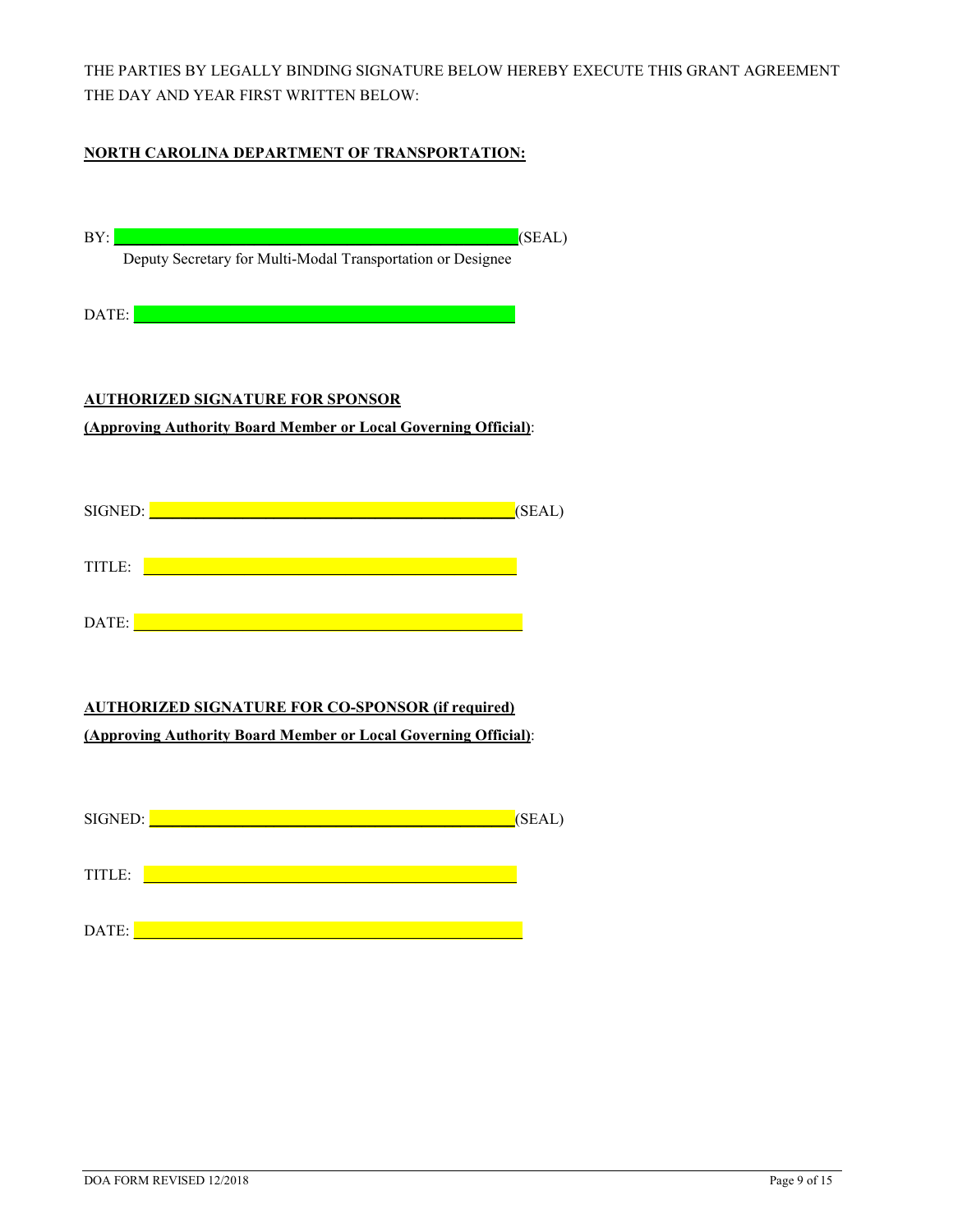#### **SECTION A**: **SPONSOR'S ASSURANCES: GENERAL CONDITIONS**

A-1. The Sponsor certifies that it holds fee simple title to the property on which this project is to be constructed. In the event any work is proposed on property which has an easement or lease in the Sponsor's name, the Sponsor agrees that it will comply with the Division's conditions and receive written approval from the Department prior to any construction on such lease or easements. This condition does not apply to planning projects.

A-2. The Sponsor agrees to operate the Airport for the use and benefit of the general public and shall not deny reasonable access to public facilities by the general public per G.S. § 63-65.

A-3. The Sponsor agrees to operate, maintain, and control the Airport in a safe and serviceable condition for a minimum of twenty (20) years following the date of this Agreement and shall immediately undertake, or cause to be undertaken, such action to correct safety deficiencies as may be brought to its attention by the Department.

A-4. The Sponsor agrees that any land purchased, facilities constructed, or equipment acquired under this Agreement shall not be sold, swapped, leased, or otherwise transferred from the control of the Sponsor without written approval of the Department.

A-5. The Sponsor agrees that the state share of any land purchased, facilities constructed, or equipment acquired under this Agreement shall be credited to the Department in a manner acceptable to the Department in the event such land, facilities, or equipment are subsequently disposed of through sale or lease.

A-6. Insofar as it is within its power and reasonable, the Sponsor shall, either by the acquisition and retention of property interest, in fee or easement, or by appropriate local zoning action, prevent the construction of any object which may constitute an obstruction to air navigation under the appropriate category of Federal Air Regulation Part 77, 14 CFR 77.

A-7. Insofar as it is within its power and reasonable, the Sponsor shall restrict the use of land adjacent to or in the immediate vicinity of the airport to activities and purposes compatible with normal airport operations, including landing and taking off of aircraft, and the noise produced by such operations by adoption of zoning laws, by acquisition and the retention of property interest, in fee or easement.

A-8. Terminal building spaces constructed under this Agreement shall be for the use of the general public. The Sponsor agrees that it will not use any space so constructed for private use, or charge fees for the use of such space, without the written approval of the Division.

A-9. The Sponsor is responsible for maintaining an active System for Award Management (SAM) Registration and Data Universal Numbering System (DUNS) Number and ensuring that all SAM/DUNS information is current throughout the lifecycle of this Agreement, in accordance with 2 CFR 25.200(a)(2). If SAM/DUNS information becomes inactive, expired, or incorrect, the Sponsor shall not be able to do any grant related business with the FAA, including the obligation and/or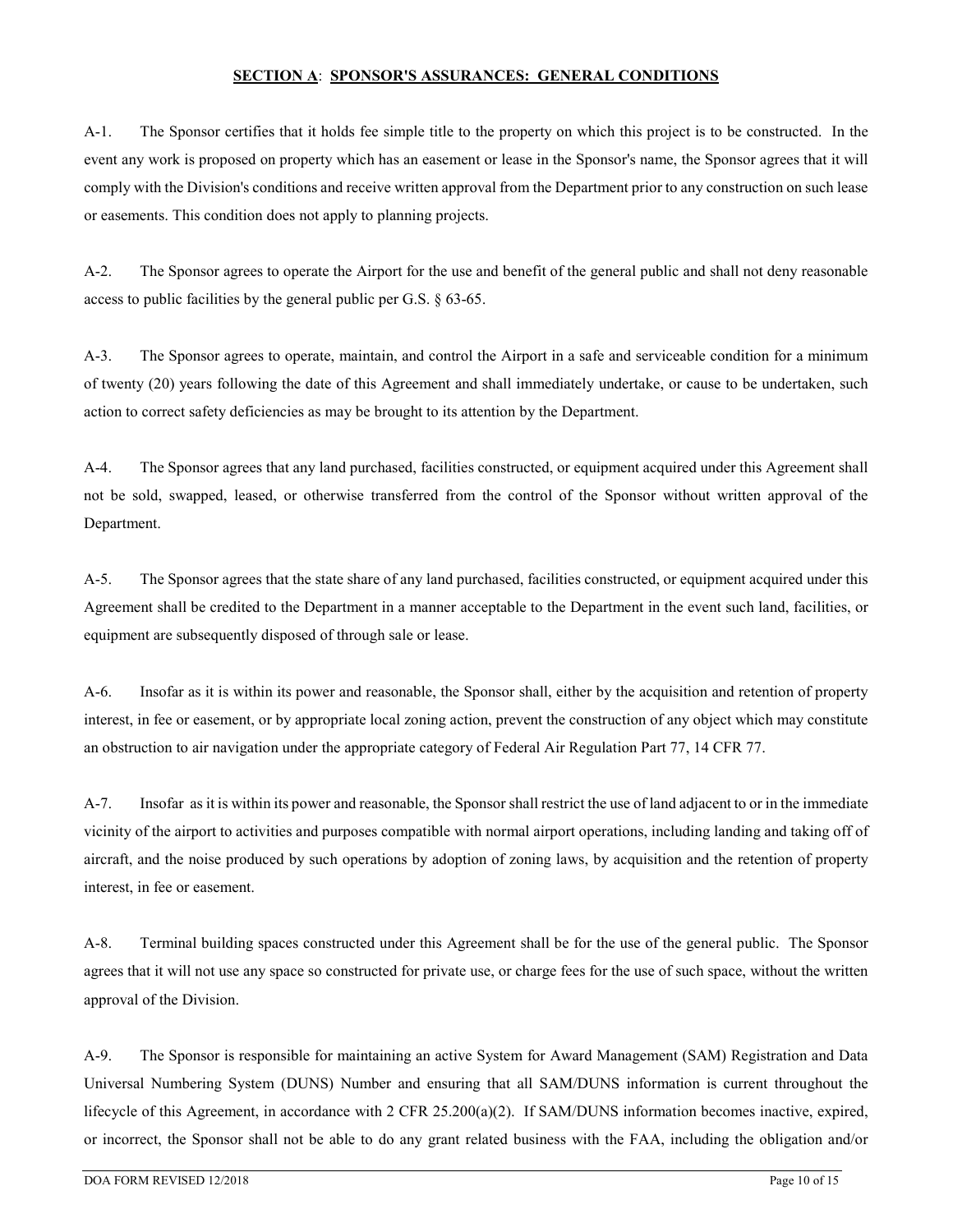payment of Federal grant funds, and FAA may take appropriate action to terminate this Agreement, in accordance with the terms of this Agreement.

A-10. The Sponsor is encouraged to adopt and enforce workplace safety policies to decrease crashes caused by distracted drivers including policies that bar text messaging while driving company-owned or company-rented vehicles, or government owned, leased, or rented vehicles, or privately-owned vehicles when on official government business or when performing any work for or on behalf of the Government. See Executive Order 13513 "Federal Leadership on Reducing Text Messaging While Driving," October 1, 2009, as implemented by Financial Assistance Policy Letter (No. FAP-2010-01, February 2, 2010). This includes, but is not limited to, the Sponsor: (1) considering new rules and programs or re-evaluating existing programs to prohibit text messaging while driving; (2) conducting education, awareness, and other outreach for employees about the safety risks associated with texting while driving; and (3) encouraging voluntary compliance with the agency's text messaging policy while off duty. The Sponsor is encouraged to insert the substance of this clause in all contracts.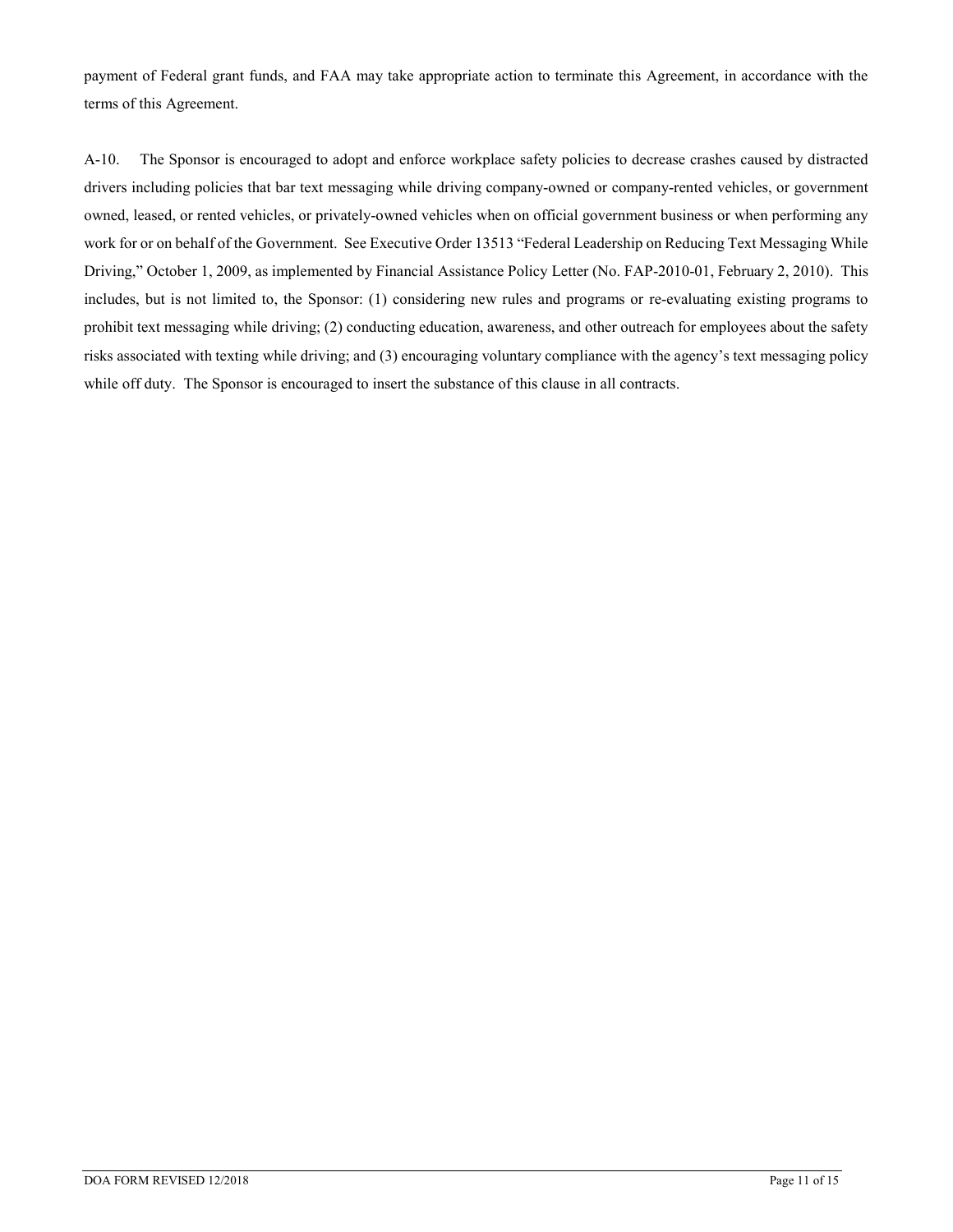#### **SECTION B: SPONSOR'S ASSURANCES: PROJECT ADMINISTRATION**

B-1. It is the policy of this State to encourage and promote participation by the Disadvantaged Business Enterprise Program (MBE and WBE) in contracts let by the Department pursuant to G.S. § 136-28.4 for the planning, design, preconstruction, construction, alteration, or maintenance of State transportation infrastructure construction and in the procurement of materials for these projects. All State agencies, institutions, and political subdivisions shall cooperate with the Department of Transportation and among themselves in all efforts to conduct outreach and to encourage and promote the use of disadvantaged minority owned and women owned businesses in these contracts. This is designed to ensure DBE's have maximum opportunity to participate in performance of NCDOT contracts let using state funding. The Sponsor assures and certifies with respect to this Agreement that they will pursue these requirements as stipulated by the Department in the advertising, award, and administration of all contracts, and require the same for all contractors, subrecipients, or subcontractors. The DBE Program is governed by G.S. § 136-28.4 and administered in accordance with Title 19A Chapter 02 Subchapter D Section .1101 - .1112 of the North Carolina Administrative Code.

B-2. The Sponsor shall submit draft plans and specifications, or approved alternate, for the project for review by the Division prior to advertising for bids on the Project. Should bids not be required on the project, the Sponsor shall submit a detailed scope of work and estimated costs prior to requesting "Grant Execution and Notice to Proceed" for undertaking the project. All plans (and alternate) shall be supported by the engineer's report. A list of deliverables from the Sponsor to the Division will be communicated with the Airport Project Manager.

B-3. Bids will be taken in accordance with G.S. § 143-129 and all applicable NCDOT policies. The Division will approve or reject the Sponsor's request to employ a specific contractor. Sponsor will be directly notified of approval. Sponsor will be directly notified of approval.

B-4. All contractor(s) who bid or submit proposals for contracts in connection with this project must submit a statement of non-collusion to the Sponsor.

B-5. Unless otherwise approved by the Division, the Sponsor shall not commence construction or award construction contracts on the project until a "Grant Execution and Notice to Proceed" is provided by the Division.

B-6. The Sponsor shall submit to the Division quarterly status reports (AV-502) according to the following schedule for periods ending: March 31, June 30, September 30, and December 31.

B-7. The Sponsor shall notify the Division of any significant issues, meetings, audits, or inspections concerning this project involving the Sponsor, contractor(s), consultant(s), and/or any interested parties.

B-8. The Sponsor shall notify the Division within thirty (30) days of completion of all work performed under this Agreement.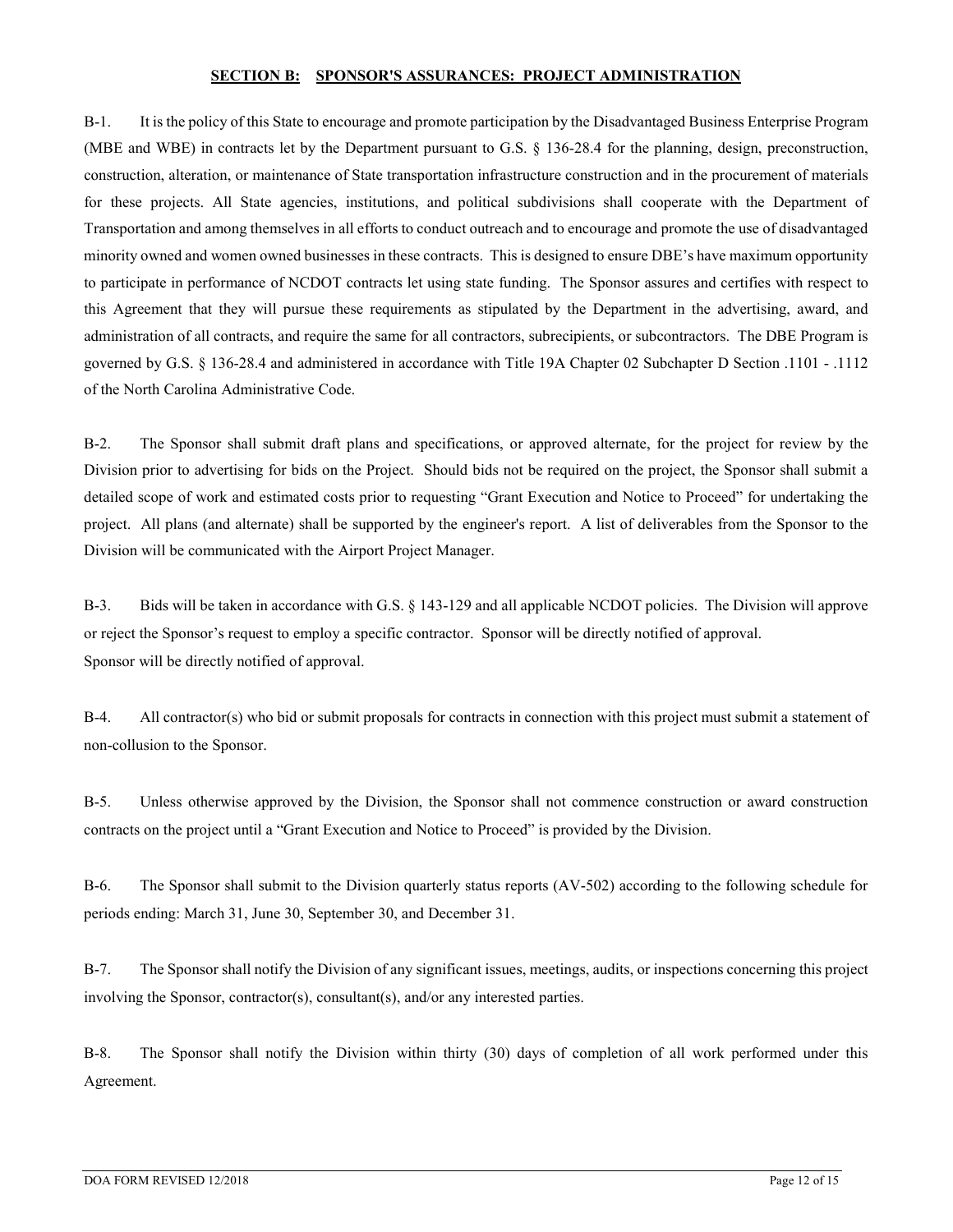B-9. It is the policy of the Department not to award funds to contractors who have been removed from the Department's list of pre-qualified bidders without subsequent reinstatement. Therefore, no state funds will be provided for any work performed by the contractor(s) or sub-contractor(s) which have been removed from the Department's list of pre-qualified bidders without subsequent reinstatement as of the date of the signing of the construction contract. It shall be the responsibility of Sponsor to ensure that only properly qualified contractors are given construction contracts for work.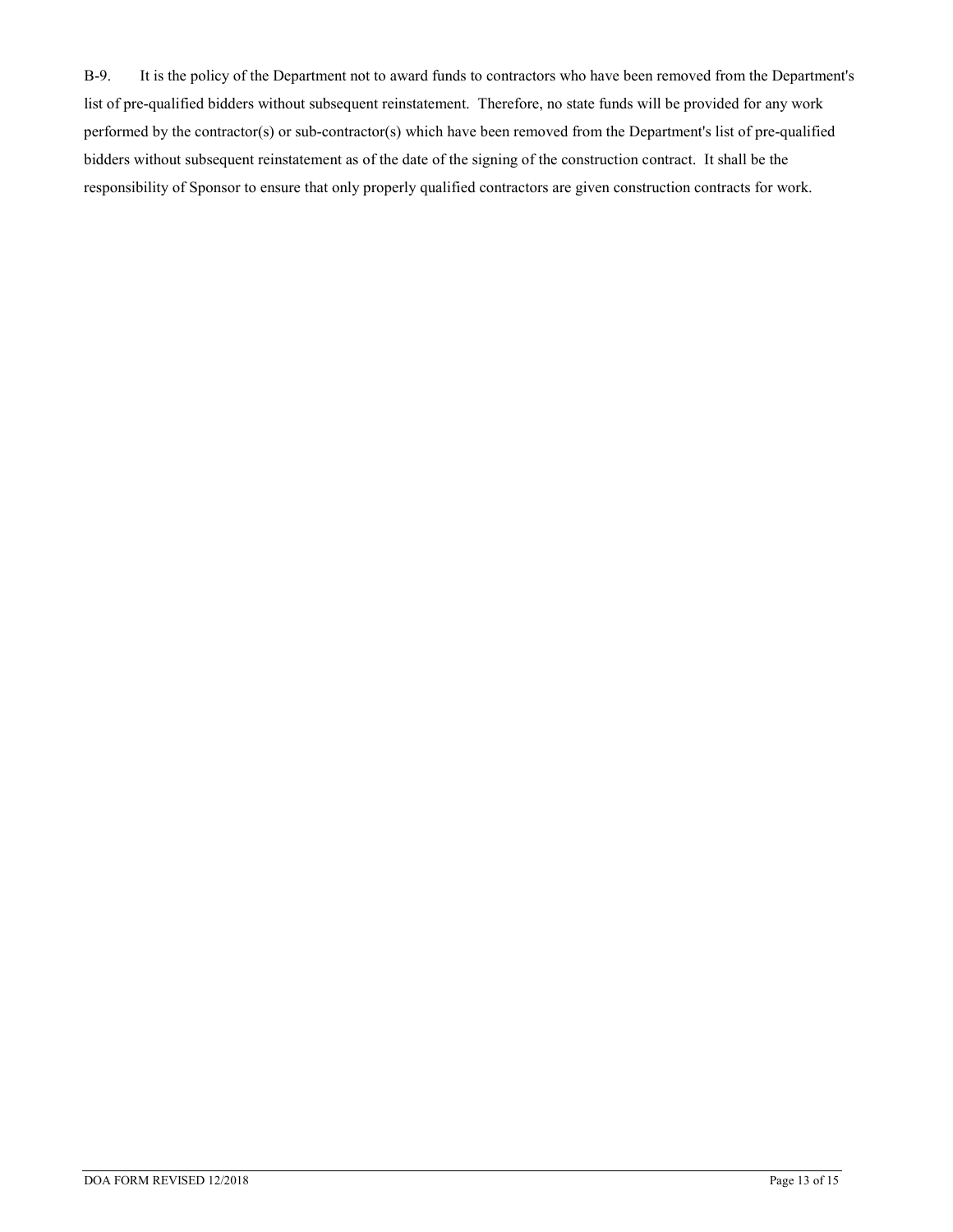#### **SECTION C: SPONSOR'S ASSURANCES: PROJECT ACCOUNTING AND PAYMENT**

C-1. The Sponsor shall record all funds received under this Agreement and shall keep the same in an identifiable project account. The Sponsor, and his contractor(s) and/or consultant(s), shall maintain adequate records and documentation to support all project costs incurred under this Agreement. All records and documentation in support of the project costs must be identifiable as relating to the project and must be allowable costs only. Allowable costs are defined as those costs which are allowable under "Federal Acquisition Regulations 1-31.6, 48 CFR, OMB Circular A-87, and the approved project budget. Acceptable items of work are those referenced in the *North Carolina Airports - Program Guidance Handbook* and North Carolina General Statutes.

C-2. The Sponsor shall maintain all books, documents, papers, accounting records, and such other evidence as may be appropriate to substantiate costs incurred under this Agreement. Further, the Sponsor shall make such materials available at its office at all reasonable times during the contract period and for five (5) years from the date of final payment under this Agreement for inspection and audit by the Division.

C-3. In accordance with the Compliance Supplement based on the requirements of the 1996 Amendments and 2 CFR Part 200, Subpart F, which provide for the issuance of a compliance supplement to assist auditors in performing the required audits, the Sponsor shall arrange for an independent financial and compliance audit of its fiscal operations. The Sponsor shall furnish the Department with a copy of the independent audit report within thirty (30) days of completion, but not later than nine (9) months after the Sponsor's fiscal year ends.

C-4. Payment of the funds obligated under this Agreement shall be made in accordance with the following schedule, unless otherwise authorized by the Division:

A. Payments from the Division to the Sponsor are made on an advance or a reimbursement basis.

B. If an advance payment is received, the Sponsor must pay all contractors/vendors within 3 business days of receipt of the Division's advance payment and provide proof payment.

C. Reimbursement must be requested by the Sponsor within 60 days after issuing payment to the vendor. If the expense was incurred before the agreement was executed and was in the approved project budget, reimbursement must be requested within 60 days of an approved grant agreement.

C-5. The Sponsor may make application to the Division for a corresponding increase if, after the acceptance of the project by the Division, the final State share of approved eligible project costs is more than the amount of State funds obligated for the project. This increase will be considered for funding in accordance with their relative priority versus other applications for available State funds. The Division's ability to provide additional funding is contingent upon the availability of appropriated funds from which payment can be made. There is no legal liability on the part of the Division for any payment above this amount unless and until the Sponsor receives notice of availability confirmed in a written modification by the Division.